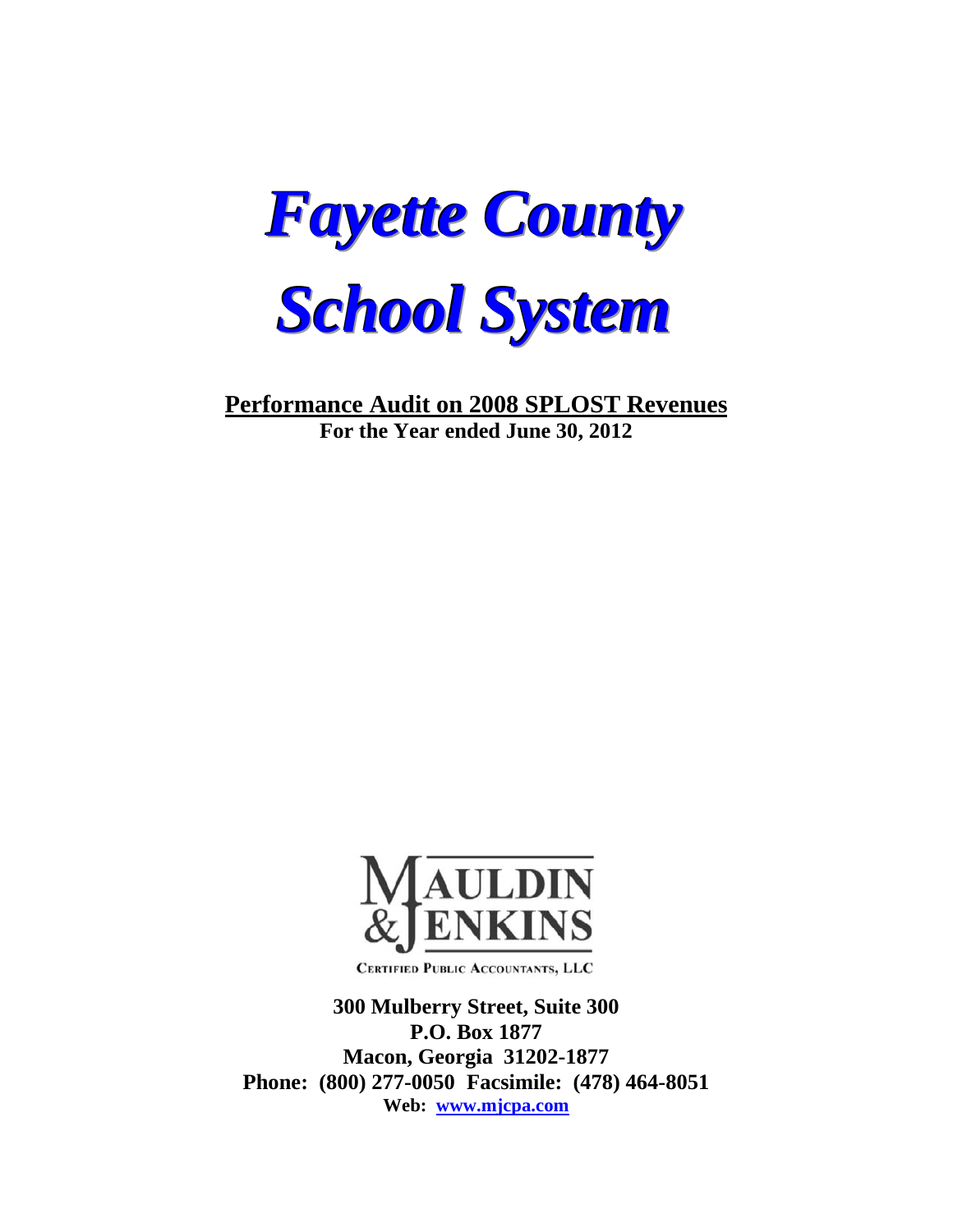

# Table of Contents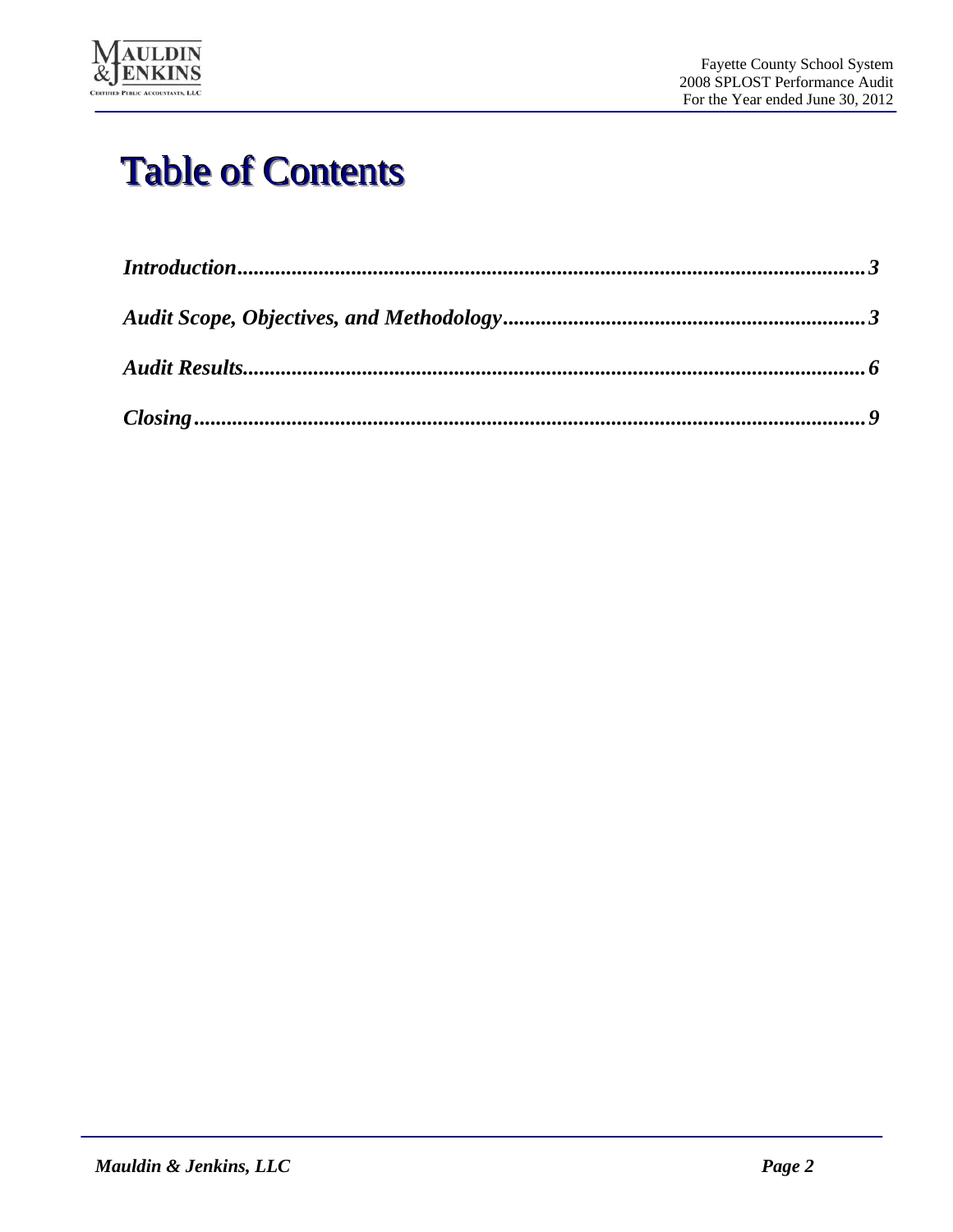

# **Introduction**

To the Members of the Board of Education Fayette County School System Fayetteville, Georgia

Georgia Code Section 20-2-491 requires public school systems to obtain continuing performance audits for expenditure of sales tax for capital outlays if the tax generates \$5 million or more annually. The independent performance audit shall:

- 1. Include a goal of ensuring, to the maximum extent possible, that the tax funds are expended efficiently and economically so as to ensure that the school system receives maximum benefit from the dollars collected.
- 2. Provide for issuance of periodic reports, not less than once annually, with respect to the extent to which tax funds are expended efficiently and economically as described in item 1 above.
- 3. Provide for issuance of periodic public recommendations, not less than annually for improvements in meeting the goal specified in item 1 above.

SPLOST, or "Special Purpose Local Option Sales Tax," is a referendum voted and approved by Fayette County voters in which one percent is added to the local sales tax for the purpose of funding building and renovation, including technology, projects for the Fayette County School System (the "School System") that would otherwise require financing through increasing residents' property taxes. SPLOST funds are also available for retiring general obligation bonded debt incurred with respect only to capital outlay projects.

The School System works under the direction of the Fayette County Board of Education (the "School Board") and its superintendent, and the projects selected for SPLOST funding are chosen by the School Board. The 2008 SPLOST funds are used specifically for (i) paying a portion of the principal and interest due on School District Series 1999, 2001 and 2005 general obligation bonds; (ii) adding to, renovating, repairing, improving, and equipping existing school buildings and school system facilities; (iii) purchasing miscellaneous new equipment, fixtures and furnishings for the school system, including technology infrastructure, equipment and software, and safety and security equipment; (iv) acquiring textbooks; and (v) acquiring school buses and transportation and maintenance equipment. The approved resolution for the SPLOST was for raising up to \$115,000,000.

# Audit Scope, Objectives and Methodology

## **Audit Scope**

M&J was engaged to conduct a performance audit of the 2008 SPLOST program. The audit focused on the School System's compliance with state and local laws, mandates, and the receipt and expenditure of sales tax proceeds for allowable SPLOST educational purposes.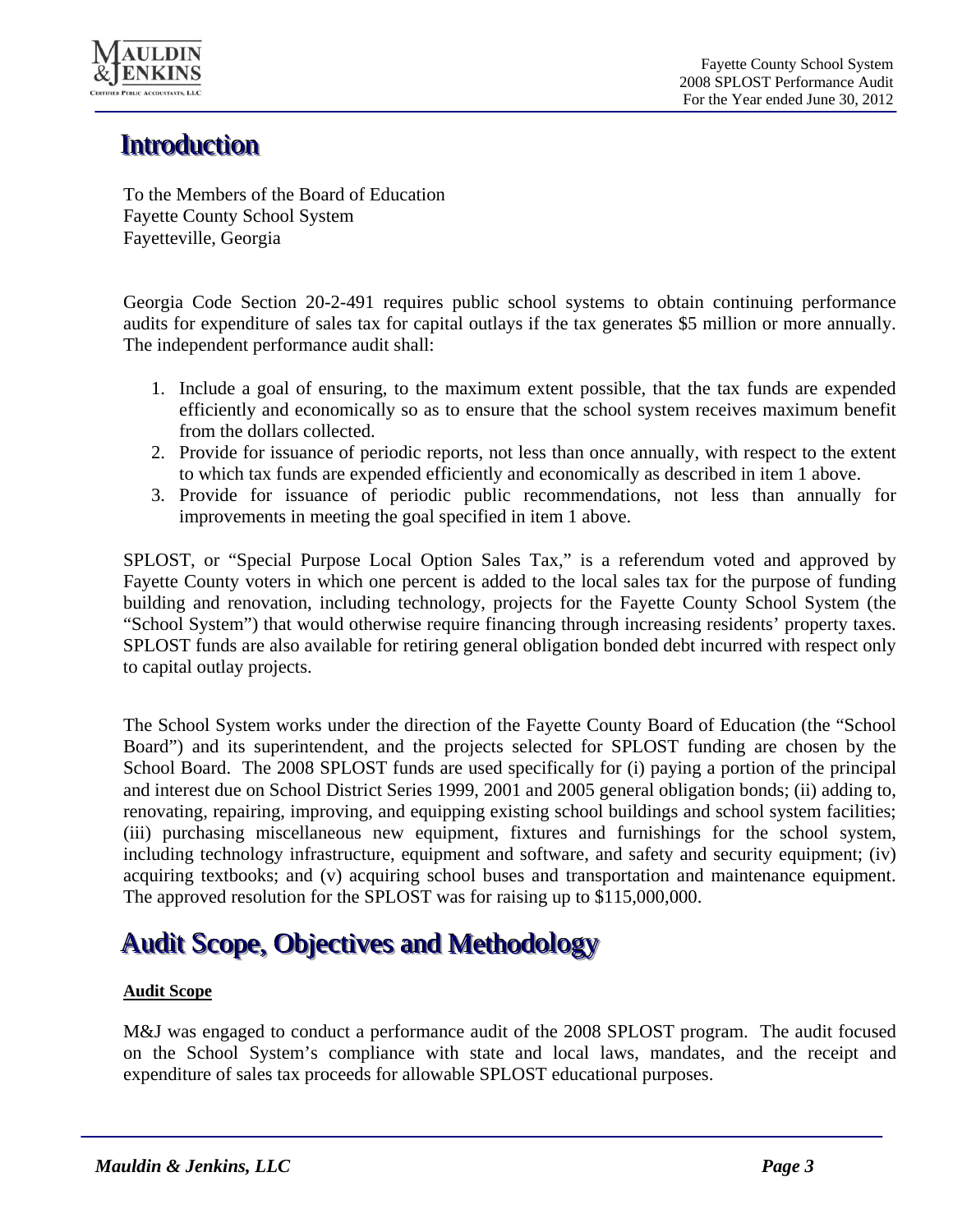

The audit covers the period from July 1, 2011 to June 30, 2012. From a listing of all disbursements made during the specified time frame, we selected 60 disbursements to test, totaling \$1,982,457.

### **Audit Objectives**

The overall objective of the performance audit was to evaluate whether the tax funds are expended efficiently and economically so that the School System is receiving maximum benefit from the dollars collected. The specific audit objectives were:

- $\triangleright$  To determine whether the schedule of projects adheres to the approved resolutions adopted by the Fayette County Board of Education,
- To determine that the reporting effectiveness between management of the School System and the Board of Education communicates the status of SPLOST projects to ensure that legislative, regulatory, and organizational goals and objectives are achieved,
- $\triangleright$  To determine the reliability of the monitoring function to verify that actual project expenditures are not exceeding budgeted amounts,
- $\triangleright$  To determine whether there is an effective means of monitoring program performance within a projected timeline, to evaluate the validity of expenditures, and to evaluate the timely completion of each project,
- $\triangleright$  To determine the reliability, validity or relevance of financial analyses to verify that cash flows conform to forecasted projections by project and priority, and that intended economic results are accomplished,
- $\triangleright$  To determine whether effective procedures exist to verify that design and implementation of SPLOST projects adhere to applicable quality control standards,
- $\triangleright$  To determine the effectiveness of financial controls in place to ensure that the receipt and expenditure of tax revenue funds are in compliance with applicable laws and regulations, and
- $\triangleright$  To determine whether management of the School System is following Board approved procurement policies and procedures.

## **Audit Methodology**

We conducted this performance audit in accordance with generally accepted government auditing standards. Those standards require that we plan and perform the audit to obtain sufficient, appropriate evidence to provide a reasonable basis for our findings and conclusions based on our audit objectives. We believe that the evidence obtained provides a reasonable basis for our findings and conclusions based on our audit objectives.

To ensure that the SPLOST performance audit is adequately planned, performed and supervised, we performed the following steps:

#### *Planning*

Prior to the conduct of the audit, we determined mutual expectations in performing the engagement and meeting time lines. We discussed policies and procedures, methodologies, and other relevant aspects of the School System's SPLOST program with relevant staff. We requested various schedules from the School System's staff and discussed with them the date the fieldwork was expected to begin.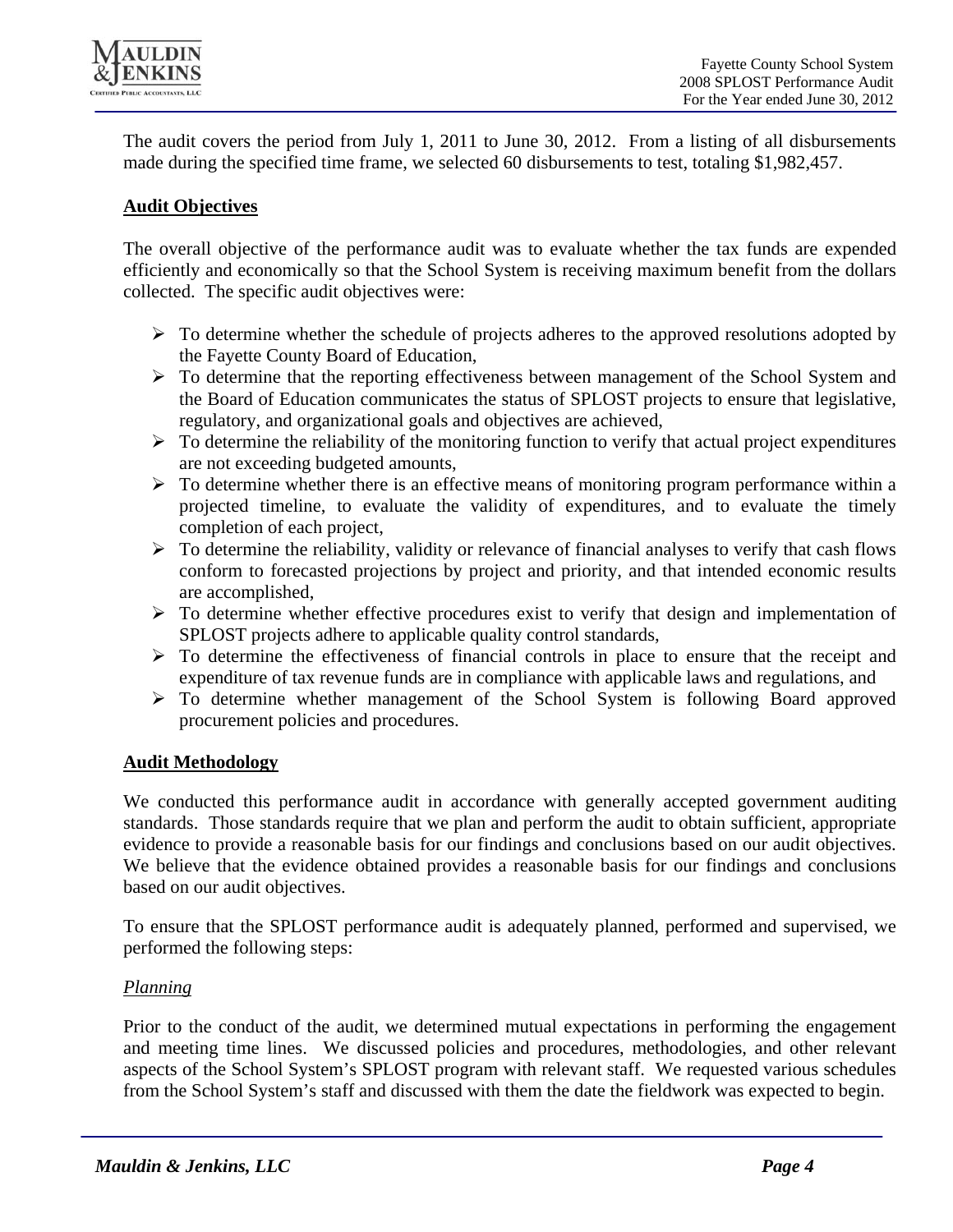

## *Preliminary Analytical Review*

The preliminary analytical review provided direction to our audit approach. In this analysis, we developed expectations related to projects, program documentation, key personnel, program organization, and account balances and relationships among those account balances. During the audit, tests were designed to confirm the expectations developed during our preliminary analytical review. We also performed a preliminary analytical review to analyze the laws governing SPLOST funds and to identify in advance the critical audit risk areas.

### *Risk Assessment*

Our audit approach is risk-based, whereby we assess risks for each identified objective. These assessments include an assessment of inherent and control risks to determine a combined risk assessment. Depending on the combined risk assessment, we performed substantive or analytical procedures, or a combination of both, to test the related objectives. These assessments were made during the planning process and throughout the engagement.

### *Understanding the Control Environment and Testing Key Controls*

We examined the School System's internal controls related to the SPLOST program, focusing on formulating comments and suggestions for improving operations. We used a discussion memorandum format to document the relevant accounting cycles and processes from start to finish. We also completed questionnaires to further document an understanding of the School System's internal controls. Utilizing our understanding of the control environment, we tested certain internal controls to provide further support for the audit.

## *Preparation of a Tailored Audit Program*

Based upon preliminary analytical review, control documentation and testing, audit programs were designed in order for conclusions to be reached for each audit objective.

#### *Reporting*

At the conclusion of the performance audit, we prepared a preliminary report of findings and a written analysis of proposed recommendations in draft form. This preliminary report and analysis was presented to the School System's representatives. After obtaining and incorporating management comments in our report and upon completion of the presentation and review of the report and analysis by the School System's representatives, we provided a public report of the results of the annual performance audit.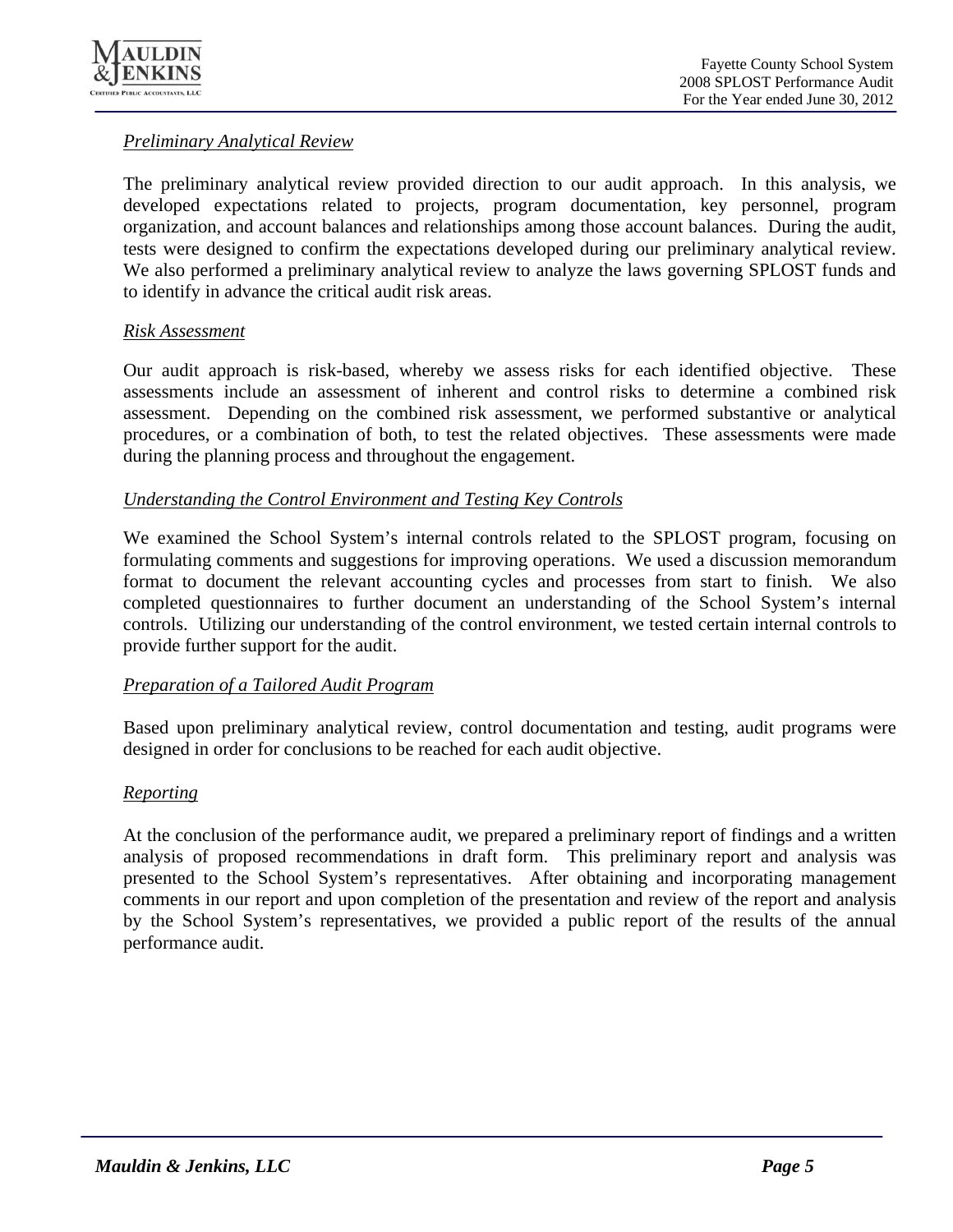

# **Audit Results**

Based on the results of our audit, we conclude that the Fayette County School System's 2008 SPLOST Program is operating in compliance with all applicable laws and regulations, the referendums approved by the County's citizens, and industry best practices. The following are the specific results of our audit:

*Objective #1:* To determine whether the schedule of projects adheres to the approved resolution adopted by the Fayette County Board of Education

*Procedures:* M&J obtained a copy of the 2008 SPLOST Resolution as approved by the Board of Education and the voters of Fayette County. We obtained a detailed listing of all disbursements for capital projects from management and we vouched a sample of expenditures to supporting documentation such as vendor invoices.

*Results:* Based on the results of our disbursement test, all of the expenditures tested were related to projects approved in the SPLOST resolution.

*Objective #2:* To determine that the reporting effectiveness between management of the School System and the Board of Education communicates the status of SPLOST projects to ensure that legislative, regulatory and organizational goals and objectives are achieved

*Procedures:* M&J discussed the policies and procedures for communication with the Board with senior management. Based on our inquiries, management prepares an updated SPLOST report for the Board each month. We obtained and reviewed the agendas and minutes for all Board meetings during fiscal year 2012 noting the inclusion and discussion of the SPLOST projects.

*Results:* Based on the results of the inquiries made and review of agendas and minutes of the Board meetings, management of the School System has an effective method in place to communicate with the Board in regard to the financial and construction status of each project to ensure that legislative, regulatory, and organizational goals and objectives are achieved.

*Objective #3:* To determine the reliability of the monitoring function to verify that actual project expenditures are not exceeding budgeted amounts

*Procedures:* M&J discussed the monitoring of expenditures versus budget with senior management. Based on our inquiries, we ascertained that the Comptroller reviews and approves all project expenditures. The Comptroller maintains a cash flow spreadsheet for the SPLOST projects which includes purchase commitments, SPLOST receipts, and SPLOST expenditures. M&J also reviewed disbursements as described in Objective #1 for the Comptroller's approval and the minutes of the Board meetings noting that the Board is aware of all disbursements.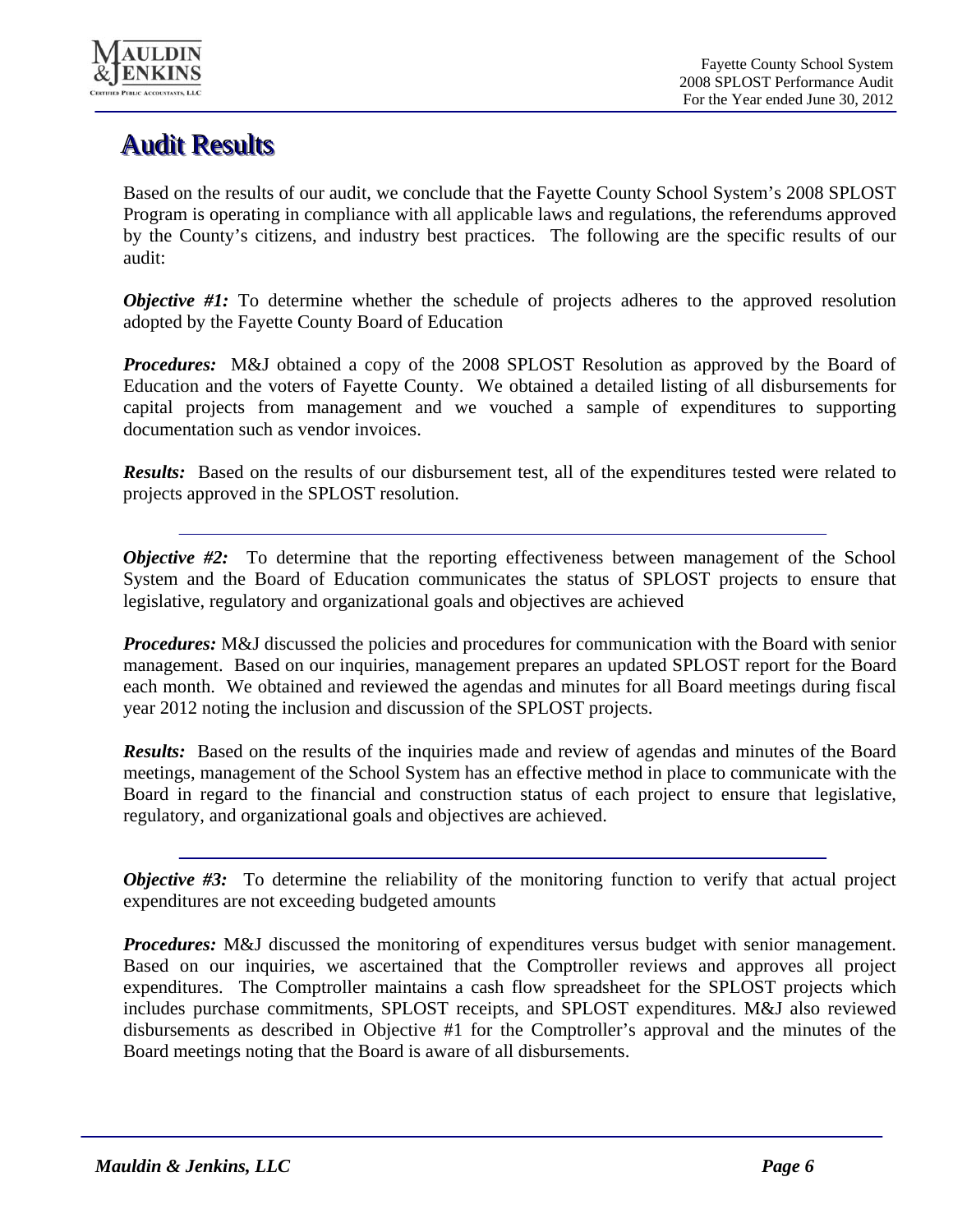

*Results:* Based on the results of inquiries made, review of Board minutes, and review of disbursements as part of our disbursement test, an adequate process is in place to monitor expenditures to ensure that actual project expenditures do not exceed budgeted amounts.

*Objective #4:* To determine whether there is an effective means of monitoring program performance within a projected timeline, to evaluate the validity of expenditures, and to evaluate the timely completion of each project

*Procedures:* M&J discussed the monitoring of projects with senior management. Based on our inquiries, we ascertained that management visits the sites upon completion of a particular school and approves the work completed before payment is remitted. M&J reviewed all minutes from the Board meetings noting that board members were being provided with information regarding the projects during the audit period. Additionally, M&J conducted a disbursement test, as described in Objective #1, to ensure that the School System had policies and procedures in place to ensure that expenditures are properly approved by an individual who reviews the work on site to ensure that invoices submitted are valid in regard to work completed.

*Results:* Based on the results of inquiries made and review of Board minutes, the School System has an effective program in place to monitor program performance and to ensure the timely completion of each project within the projected timeline. Additionally, the School System has policies and procedures in place to ensure that expenditures incurred and paid are valid expenditures of the SPLOST projects.

*Objective #5:* To determine the reliability, validity or relevance of financial analyses to verify that cash flows conform to forecasted projections by project and priority, and that intended economic results are accomplished

*Procedures:* Per discussions with senior management, management prepares a SPLOST update report and submits it to the Board at each month's Board meeting. M&J reviewed all agendas and minutes for all Board meetings for fiscal year 2012 noting inclusion of these updates. Additionally, per discussions with senior management, the Comptroller prepares a cash flow analysis based on actual SPLOST collections for management and the Board's review. M&J obtained and reviewed the cash flow analysis during our fieldwork.

*Results:* Based on the results of inquiries made, review of Board agendas and minutes, and review of cash flow analyses, there is an adequate process in place to monitor cash flows to ensure that financial analyses used for verifying that cash flows conform to forecasted projections by project and priority are reliable, valid, and relevant and that the intended economic results are accomplished.

*Objective #6:* To determine whether effective procedures exist to verify that design and implementation of SPLOST projects adhere to applicable quality control standards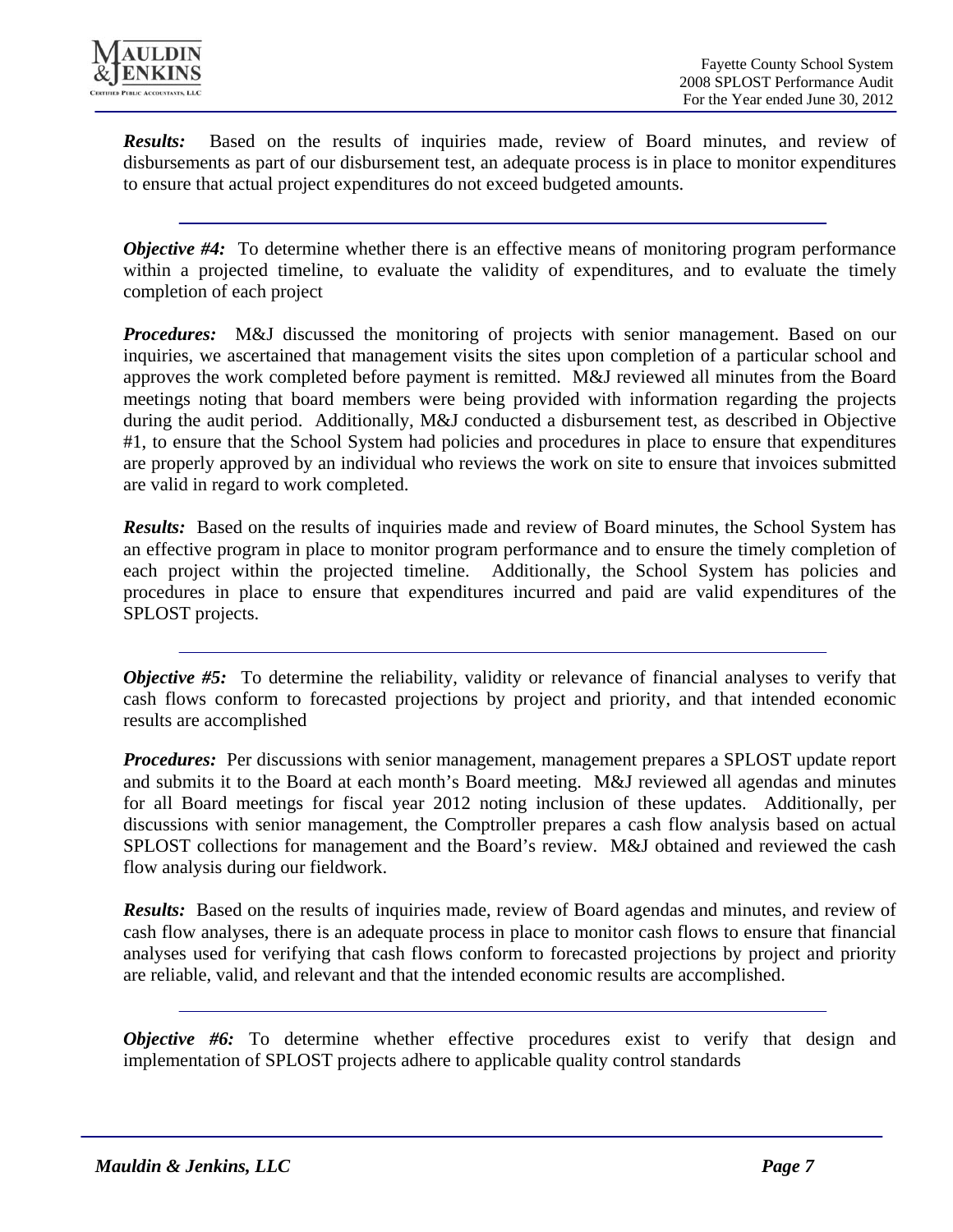

*Procedures:* M&J discussed procedures in place to monitor the design and implementation of SPLOST projects with senior management. M&J conducted a disbursement test, as described in Objective #1, to ensure that the management of the School System had policies and procedures in place to ensure that expenditures are properly approved by an individual who reviews the work on site to ensure that invoices submitted are valid in regard to work completed.

*Results:* Based on the results of inquiries made and review of invoices, effective procedures are in place to verify that the design and implementation of the SPLOST projects adhere to applicable quality control standards.

*Objective #7:* To determine the effectiveness of financial controls in place to ensure that the receipt and expenditure of tax revenue funds are in compliance with applicable laws and regulations

*Procedures:* M&J discussed financial controls in place with senior management. M&J obtained and reviewed the Board meeting agendas and minutes for the audit period noting inclusion of a SPLOST financial update. Additionally, as described in Objective #1, M&J performed a disbursement test over expenditures.

*Results:* Based on the results of inquiries made, review of Board agendas and minutes, and results of our disbursement test, effective financial controls are in place to ensure that the receipt and expenditure of tax revenue funds are in compliance with applicable laws and regulations.

*Objective #8:* To determine whether management of the School System is following Board approved policies and procedures

*Procedures:* In order to test the procurement practices of the SPLOST Program, M&J obtained a copy of Board policy in regard to bids and procurements and held discussions with senior management regarding the procurement process for those contracts procured during the fiscal year.

*Results:* Based on discussions with senior management and review of Board policy, M&J ascertained that Board policy is being followed for contracts procured for SPLOST projects.